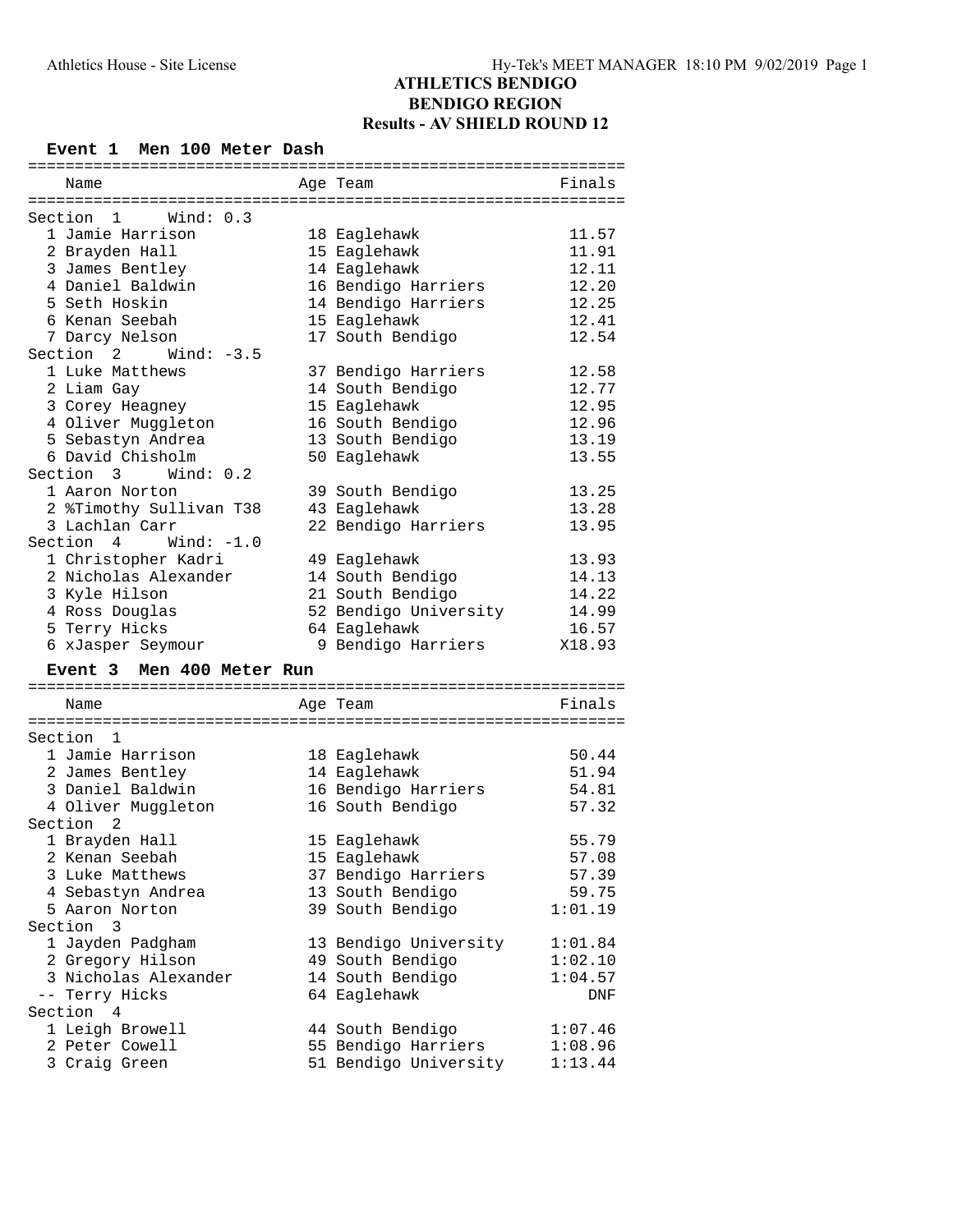### **Event 5 Mixed 1500 Meter Run**

| Name                                  | Age Team                                | Finals              |
|---------------------------------------|-----------------------------------------|---------------------|
|                                       |                                         |                     |
| Section 1                             |                                         |                     |
| 1 Matthew Schepisi                    | M35 Melbourne Uni                       | 4:25.50             |
| 2 Lachlan Carr                        | M22 Bendigo Harriers                    | 5:09.25             |
| 3 Peter Cowell                        | M55 Bendigo Harriers                    | 5:09.97             |
| 4 Darcy Nelson                        | M17 South Bendigo                       | 5:12.50             |
| 5 Craig Green                         | M51 Bendigo University                  | 5:18.88             |
| 6 Leigh Browell                       | M44 South Bendigo                       | 5:31.40             |
| 7 Caitlin Campbell                    | W15 South Bendigo                       | 5:46.56             |
| 8 Anne Buckley                        | W51 Bendigo Harriers                    | 5:55.48             |
| 9 Debby Kirne                         | W53 South Bendigo                       | 6:11.96             |
| 10 Hunter Gill                        | M70 Bendigo Harriers 6:34.23            |                     |
| 11 Jackie Guillou                     | W49 South Bendigo                       | 7:27.24             |
|                                       |                                         |                     |
| Event 9 Mixed 100 Meter Hurdles       |                                         |                     |
|                                       |                                         | Finals              |
| Name                                  | Age Team                                |                     |
| Section 1 Wind: -1.8                  |                                         |                     |
| 1 Denise Snyder                       | W26 Eaglehawk                           | 16.82               |
| 2 David Chisholm                      | M50 Eaglehawk                           | 18.41               |
|                                       |                                         |                     |
| Event 10 Mixed 90 Meter Hurdles       |                                         |                     |
| Name                                  | Age Team                                | Finals              |
|                                       |                                         |                     |
| Section 1 Wind: NWI                   |                                         |                     |
| -- Jorja Peace                        | W14 Bendigo Harriers                    | DQ                  |
|                                       |                                         |                     |
|                                       |                                         |                     |
| Event 13 Mixed 1500 Meter Race Walk   |                                         |                     |
| Name                                  | Age Team                                | Finals              |
|                                       |                                         |                     |
|                                       |                                         |                     |
| 1 Courtney Campbell W12 South Bendigo |                                         | 10:19.77            |
| 2 Wendy Ennor                         | W61 Eaglehawk                           | 12:16.04            |
| Event 14 Mixed 3000 Meter Race Walk   |                                         |                     |
|                                       |                                         |                     |
| Section 1<br>Name                     | Age Team                                | Finals              |
|                                       |                                         |                     |
| 1 Barbara Bryant                      | W64 Eaglehawk                           | 18:14.77            |
| 2 Andrea Smith                        | W43 Bendigo University                  | 18:52.11            |
| 3 Jennifer Payne                      | W62 South Bendigo                       | 19:02.71            |
| 4 Annette Curtis                      | W62 South Bendigo                       | 22:44.62            |
| 5 John Watson                         | M68 Bendigo Harriers                    | 24:06.10            |
| Event 16                              | Mixed 2000 Meter Steeplechase           |                     |
|                                       |                                         |                     |
| Name                                  | Age Team                                | Finals              |
|                                       |                                         |                     |
| 1 Jayden Padgham                      | M13 Bendigo University                  | 7:10.80             |
| 2 Tullie Rowe                         | W14 Bendigo University                  | 7:34.64             |
| 3 Taryn Furletti                      | W15 South Bendigo                       | 7:36.84             |
| 4 Corey Heagney                       | M15 Eaglehawk                           | 7:53.01             |
| 5 Max Rowe                            | M12 Bendigo University                  | 8:34.83             |
| 6 Andrea Smith<br>7 Kathryn Heagney   | W43 Bendigo University<br>W68 Eaglehawk | 9:43.75<br>11:04.13 |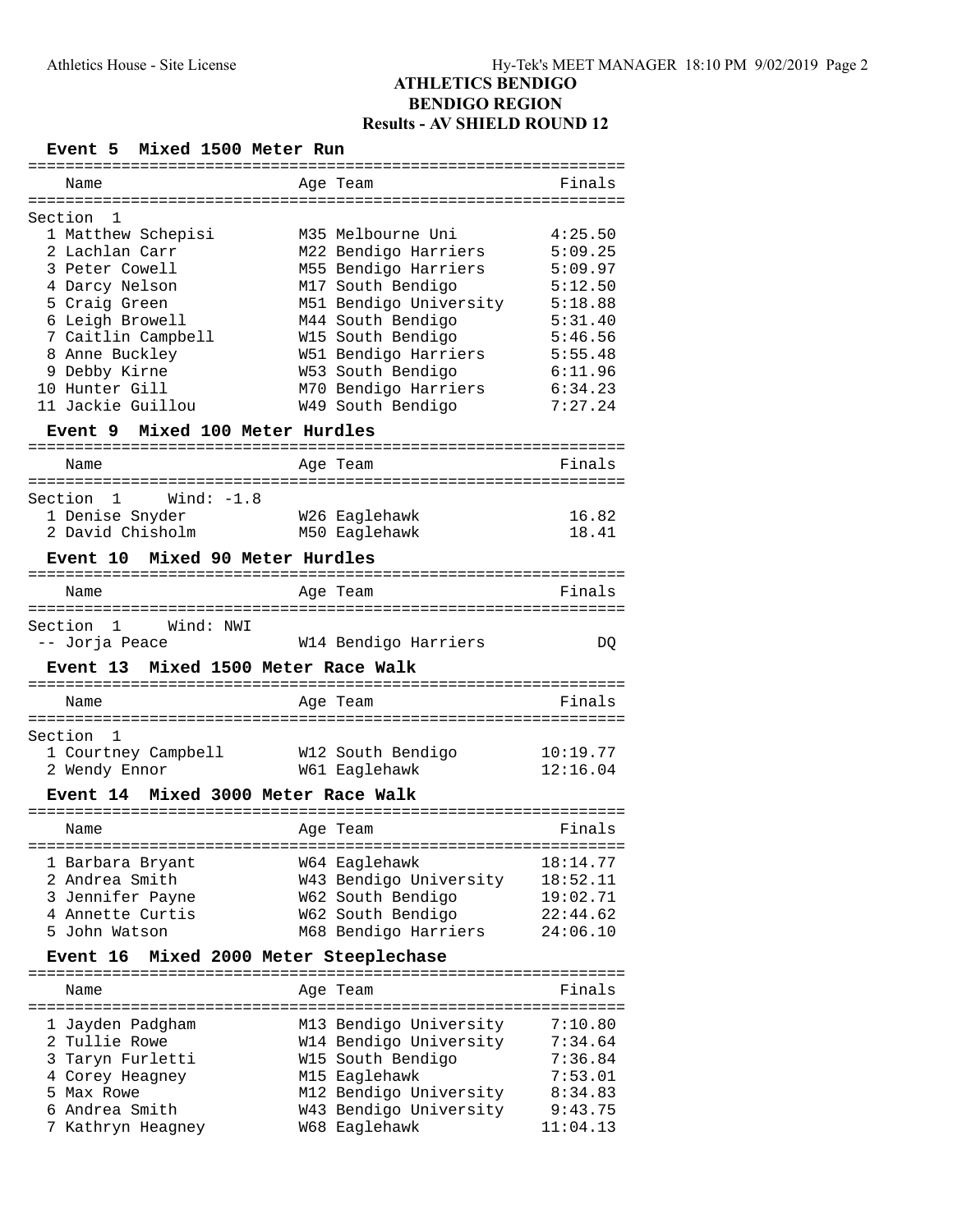### **ATHLETICS BENDIGO BENDIGO REGION Results - AV SHIELD ROUND 12**

| Event 16 Mixed 2000 Meter Steeplechase   |                                 |          |
|------------------------------------------|---------------------------------|----------|
| 8 Leah Langtree                          | W42 Eaglehawk                   | 12:18.19 |
| Event 17 Mixed 3000 Meter Steeplechase   |                                 |          |
| Name                                     |                                 | Finals   |
|                                          | Age Team                        |          |
| 1 Lachlan Carr                           | M22 Bendigo Harriers            | 12:06.29 |
| 2 David Heislers                         | M53 Bendigo University 13:15.01 |          |
| 3 Ross Douglas                           | M52 Bendigo University 15:29.87 |          |
| -- Craig Green                           | M51 Bendigo University          | DNF      |
| Event 18 Women 100 Meter Dash            |                                 |          |
|                                          |                                 |          |
| Name                                     | Age Team                        | Finals   |
| Section 1 Wind: 1.4                      |                                 |          |
| 1 Laura Kadri                            | 16 Eaglehawk                    | 13.75    |
| 2 Denise Snyder                          | 26 Eaglehawk                    | 13.83    |
| 3 Nyah Brits                             | 14 Bendigo Harriers             | 13.91    |
| 4 Andrea Archibald                       | 13 Eaglehawk                    | 13.94    |
| 5 Jorja Morrison                         | 12 Eaglehawk                    | 14.29    |
| 6 Chelsea Tofful                         | 17 Bendigo Harriers             | 14.44    |
| Section $2$ Wind: $-1.7$                 |                                 |          |
| 1 Abbey Conquer                          | 14 Bendigo Harriers             | 13.69    |
| 2 Jorja Van Den Berg                     | 15 Bendigo University           | 13.89    |
| 3 Niah Langtree                          | 16 Eaglehawk                    | 14.32    |
| 4 Gabrielle Rusbridge                    | 18 Eaglehawk                    | 14.81    |
| 5 Jorja Peace                            | 14 Bendigo Harriers             | 15.35    |
| Section 3 Wind: -0.3                     |                                 |          |
| 1 Allie Guillou                          | 12 South Bendigo                | 14.99    |
| 2 Mackenzie Southern                     | 13 South Bendigo                | 15.14    |
| 3 Melissa Burge                          | 47 Bendigo Harriers             | 15.30    |
| 4 Scarlett Southern                      | 11 South Bendigo                | 15.78    |
| 5 Keely Farnell                          | 20 South Bendigo                | 16.17    |
| 6 Belle Guillou                          | 12 South Bendigo                | 16.18    |
| Section 4 Wind: 1.4                      |                                 |          |
| 1 Kathryn Heagney                        | 68 Eaglehawk                    | 16.21    |
| 2 Jackie Guillou                         | 49 South Bendigo                | 16.22    |
| 3 Leah Langtree                          | 42 Eaglehawk                    | 16.39    |
| 4 Carol Coad                             | 57 South Bendigo                | 16.62    |
| 5 Sandra Kadri                           | 48 Eaglehawk                    | 17.13    |
| 6 Joan Self                              | 61 South Bendigo                | 17.66    |
| 7 Jemma Norton                           | 12 South Bendigo                | 18.07    |
| 8 Jayne Norton<br>Section 5<br>Wind: 0.7 | 43 South Bendigo                | 20.41    |
| 1 xAmalie Southern                       | 8 South Bendigo                 | X17.26   |
| 2 Courtney Campbell                      | 12 South Bendigo                | 18.88    |
| 3 Destiney Seymour                       | 14 Bendigo Harriers             | 20.12    |
| 4 Kylie Campbell                         | 42 South Bendigo                | 20.61    |
| 5 Annette Curtis                         | 62 South Bendigo                | 21.56    |
| 6 Belinda Seymour                        | 39 Bendigo Harriers             | 22.64    |
|                                          |                                 |          |
| Women 400 Meter Run<br>Event 20          |                                 |          |
| Name                                     | Age Team                        | Finals   |
|                                          |                                 |          |
| Section<br>1                             |                                 |          |
| 1 Laura Kadri                            | 16 Eaglehawk                    | 1:02.28  |
| 2 Stephanie Pompei                       | 23 South Bendigo                | 1:03.69  |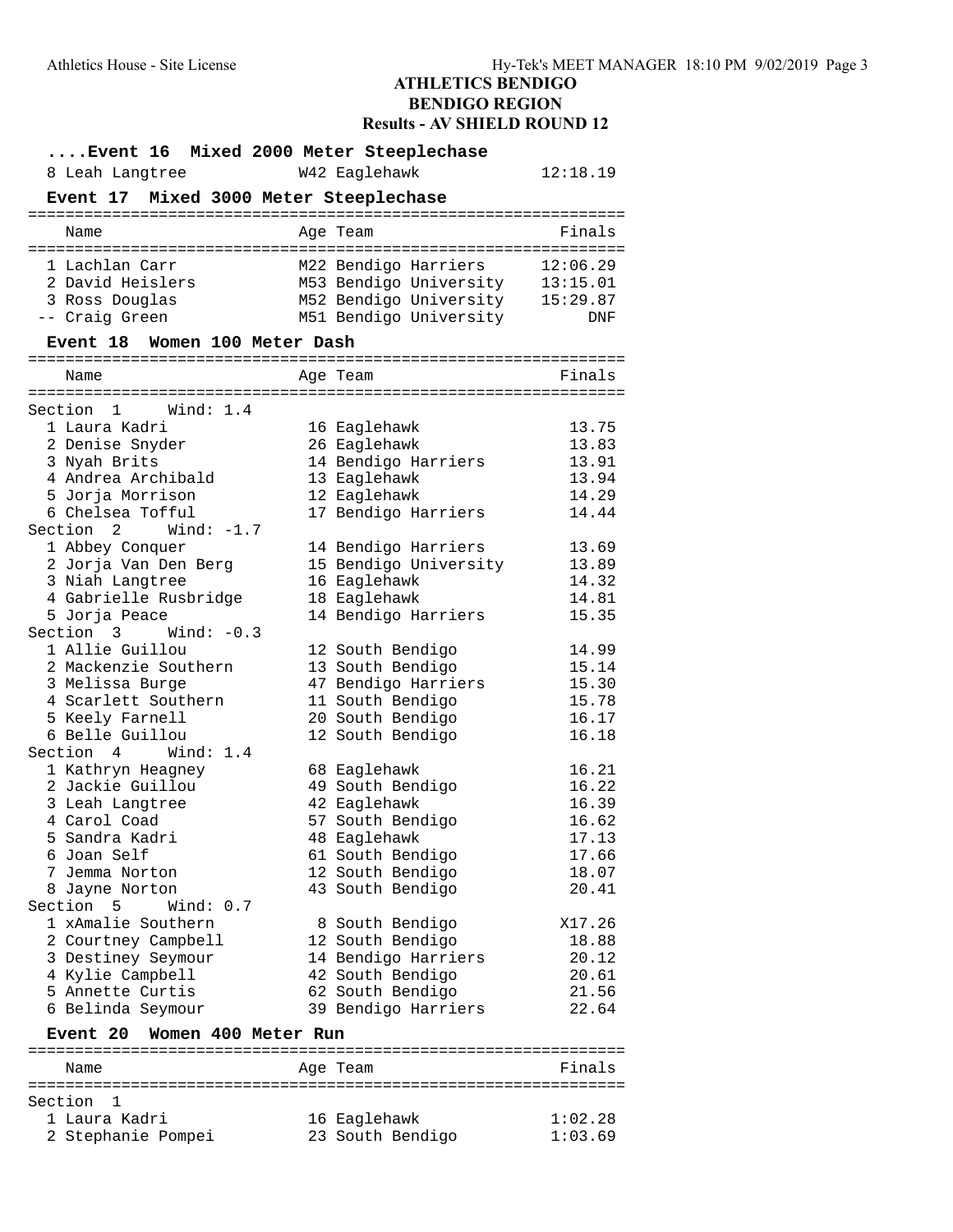## **Results - AV SHIELD ROUND 12**

#### **....Event 20 Women 400 Meter Run**

| 3 Gabrielle Rusbridge            | 18 Eaglehawk                          | 1:05.03          |
|----------------------------------|---------------------------------------|------------------|
| 4 Scarlett Southern              | 11 South Bendigo                      | 1:09.57          |
| Section 2                        |                                       |                  |
| 1 Tiffany Bussem Jorgensen       | 17 Bendigo Harriers                   | 1:10.95          |
| 2 Allie Guillou                  | 12 South Bendigo                      | 1:13.42          |
| 3 Chelsea Tofful                 | 17 Bendigo Harriers                   | 1:15.04          |
| 4 Melissa Burge                  | 47 Bendigo Harriers                   | 1:15.25          |
| 5 Caitlin Campbell               | 15 South Bendigo                      | 1:15.33          |
| 6 Belle Guillou                  | 12 South Bendigo                      | 1:17.22          |
| Section 3                        |                                       |                  |
| 1 Mackenzie Southern             | 13 South Bendigo                      | 1:15.70          |
| 2 Debby Kirne                    | 53 South Bendigo                      | 1:22.60          |
| 3 Anne Buckley                   | 51 Bendigo Harriers                   | 1:23.93          |
| 4 xAmalie Southern               | 8 South Bendigo                       | X1:26.81         |
| 5 Jackie Guillou                 | 49 South Bendigo                      | 1:29.50          |
| Event 21 Mixed 80 Meter Hurdles  |                                       |                  |
|                                  |                                       |                  |
| Name                             | Age Team                              | Finals           |
| Section 1<br>Wind: 1.4           |                                       |                  |
| 1 Toni Phillips                  | W46 Eaglehawk                         | 15.49            |
| 2 Mackenzie Southern             | W13 South Bendigo                     | 19.45            |
| 3 Joan Self                      | W61 South Bendigo                     | 21.69            |
|                                  |                                       |                  |
| Event 25 Mixed Javelin Throw     |                                       |                  |
|                                  |                                       | Finals           |
| Name                             | Age Team                              |                  |
| Flight 1                         |                                       |                  |
| 1 Ross Douglas                   | M52 Bendigo University                | 22.86m           |
| 2 Peter Savage                   | M64 Eaglehawk                         | 20.60m           |
| 3 Matthew Schepisi               | M35 Melbourne Uni                     | 19.88m           |
| 4 Joan Self                      | W61 South Bendigo                     | 17.79m           |
| 5 Kevin Shanahan                 | M62 Eaglehawk                         | 17.73m           |
| 6 Amber Fox                      | W11 South Bendigo                     | 17.32m           |
|                                  |                                       | 16.87m           |
| 7 Antony Langdon<br>8 Carol Coad | M50 Eaglehawk<br>W57 South Bendigo    |                  |
|                                  |                                       | 16.84m           |
| 9 Martin Fryer                   | M74 Eaglehawk                         | 16.09m           |
| 10 Chelsea Tofful                | W17 Bendigo Harriers                  | 15.75m<br>15.45m |
| 11 Melissa Burge                 | W47 Bendigo Harriers                  |                  |
| 12 Andrea Smith<br>Flight 2      | W43 Bendigo University                | 15.01m           |
| 1 Bailey Cooper                  | M21 Bendigo Harriers                  | 41.57m           |
|                                  |                                       |                  |
| 2 Anthony Messerle               | M24 Bendigo University                | 41.01m           |
| 3 Mackenzie Cooper               | M19 Bendigo Harriers<br>M50 Eaglehawk | 34.56m           |
| 4 David Chisholm                 |                                       | 31.67m           |
| 5 Terry Hicks                    | M64 Eaglehawk                         | 30.43m           |
| 6 Siobhan Thompson               | W21 Eaglehawk                         | 30.18m           |
| 7 Sebastyn Andrea                | M13 South Bendigo                     | 29.22m           |
| 8 Jorja Hill                     | W13 Bendigo Harriers                  | 28.66m           |
| 9 Denise Snyder                  | W26 Eaglehawk                         | 28.46m           |
| 10 Aaron Norton                  | M39 South Bendigo                     | 28.28m           |
| 11 Neil Shaw                     | M45 Bendigo Harriers                  | 27.60m           |
| 12 Christopher Kadri             | M49 Eaglehawk                         | 25.70m           |
| 13 Jayne Norton                  | W43 South Bendigo                     | 24.23m           |
| Flight<br>- 3                    |                                       |                  |
| 1 Kellie Doering                 | W43 South Bendigo                     | 19.37m           |
| 2 Keely Farnell                  | W20 South Bendigo                     | 15.80m           |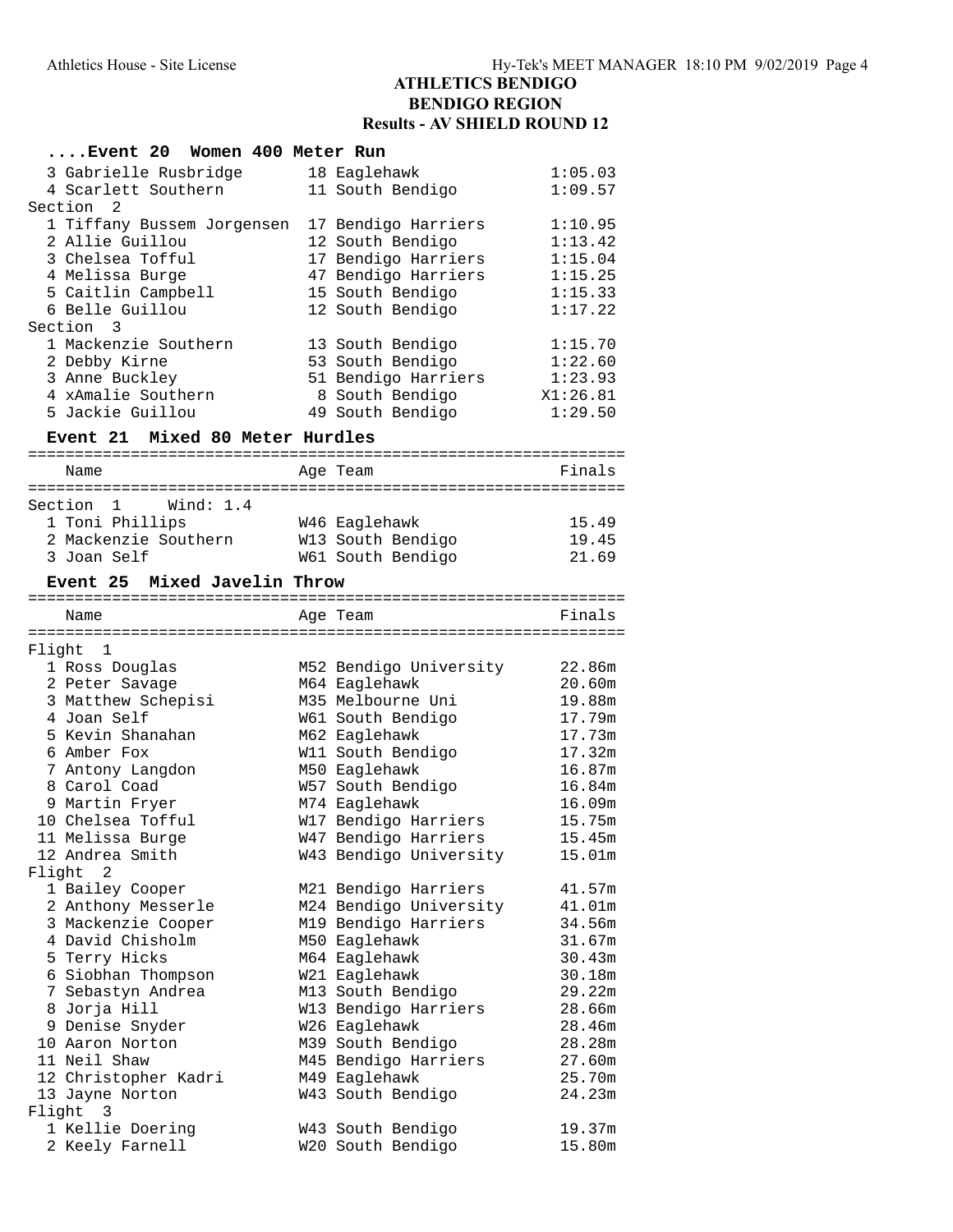## **ATHLETICS BENDIGO BENDIGO REGION Results - AV SHIELD ROUND 12**

| Event 25 Mixed Javelin Throw |                      |                   |
|------------------------------|----------------------|-------------------|
| 3 Georgia Lee                | W14 Eaglehawk        | 15.38m            |
| 4 Jemma Norton               | W12 South Bendigo    | 14.16m            |
| 5 Olivia Graham              | W18 Eaglehawk        | 13.62m            |
| 5 Annette Curtis             | W62 South Bendigo    | 13.62m            |
| 7 Craig Graham               | M53 Eaglehawk        | 12.65m            |
| 8 Courtney Campbell          | W12 South Bendigo    | 12.35m            |
| 9 Keenan Seymour             | M11 Bendigo Harriers | 11.63m            |
| 10 Wendy Ennor               | W61 Eaglehawk        | 10.39m            |
| 11 Belinda Seymour           | W39 Bendigo Harriers | 9.85m             |
| 12 Jennifer Payne            | W62 South Bendigo    | 8.66m             |
| 13 Jorja Peace               | W14 Bendigo Harriers | 8.51 <sub>m</sub> |
| 14 Kylie Campbell            | W42 South Bendigo    | 7.84m             |

# **Event 26 Mixed Long Jump**

|        | Name                              | Age Team                  | Finals | Wind   |
|--------|-----------------------------------|---------------------------|--------|--------|
|        | ================================= | ========================= |        |        |
| Flight | 1                                 |                           |        |        |
|        | 1 Christopher Kadri               | M49 Eaglehawk             | 4.10m  | 3.1    |
|        | 2 Allie Guillou                   | W12 South Bendigo         | 3.73m  | 1.8    |
|        | 3 Leah Langtree                   | W42 Eaglehawk             | 3.64m  | 4.2    |
|        | 4 Andrea Archibald                | W13 Eaglehawk             | 3.63m  | $+0.0$ |
|        | 5 Kathryn Heagney                 | W68 Eaglehawk             | 3.26m  | 2.4    |
|        | 6 Jemma Norton                    | W12 South Bendigo         | 3.24m  | $+0.0$ |
|        | 7 Sandra Kadri                    | W48 Eaglehawk             | 2.82m  | 1.1    |
|        | 8 Keenan Seymour                  | M11 Bendigo Harriers      | 2.70m  | 1.6    |
|        | 9 Kylie Campbell                  | W42 South Bendigo         | 2.13m  | 2.1    |
| Flight | 2                                 |                           |        |        |
|        | 1 Corey Heagney                   | M15 Eaglehawk             | 5.74m  | 1.3    |
|        | 2 Nyah Brits                      | W14 Bendigo Harriers      | 4.29m  | $+0.0$ |
|        | 3 Matthew Schepisi                | M35 Melbourne Uni         | 4.14m  | 0.5    |
|        | 4 David Heislers                  | M53 Bendigo University    | 3.86m  | 2.9    |
|        | 5 Ross Douglas                    | M52 Bendigo University    | 3.60m  | $+0.0$ |
|        | 6 Melissa Burge                   | W47 Bendigo Harriers      | 3.25m  | $+0.0$ |
|        | 7 Carol Coad                      | W57 South Bendigo         | 3.17m  | $+0.0$ |
|        | Flight<br>- 3                     |                           |        |        |
|        | 1 James Woods                     | M15 South Bendigo         | 5.97m  | 2.1    |
|        | 2 Brayden Hall                    | M15 Eaglehawk             | 5.78m  | 1.2    |
|        | 3 Sebastyn Andrea                 | M13 South Bendigo         | 5.23m  | 0.9    |
|        | 4 Seth Hoskin                     | M14 Bendigo Harriers      | 5.17m  | 0.1    |
|        | 5 Denise Snyder                   | W26 Eaglehawk             | 5.15m  | 1.5    |
|        | 6 Darcy Nelson                    | M17 South Bendigo         | 4.88m  | 3.8    |
|        | 7 Liam Gay                        | M14 South Bendigo         | 4.83m  | 0.3    |
|        | 8 David Chisholm                  | M50 Eaglehawk             | 4.78m  | 1.8    |
|        | 9 Neil Shaw                       | M45 Bendigo Harriers      | 4.60m  | 4.6    |
|        | 10 Aaron Norton                   | M39 South Bendigo         | 4.40m  | 1.8    |
|        | 11 Chelsea Tofful                 | W17 Bendigo Harriers      | 4.36m  | 4.7    |
|        | 12 Jorja Morrison                 | W12 Eaglehawk             | 4.26m  | 0.2    |

### **Event 27 Mixed Pole Vault**

| Name           |  | Age Team             | Finals |
|----------------|--|----------------------|--------|
|                |  |                      |        |
| Flight 1       |  |                      |        |
| 1 James Woods  |  | M15 South Bendigo    | 4.40m  |
| 2 Geoff Jordan |  | M49 Bendigo Harriers | 2.20m  |